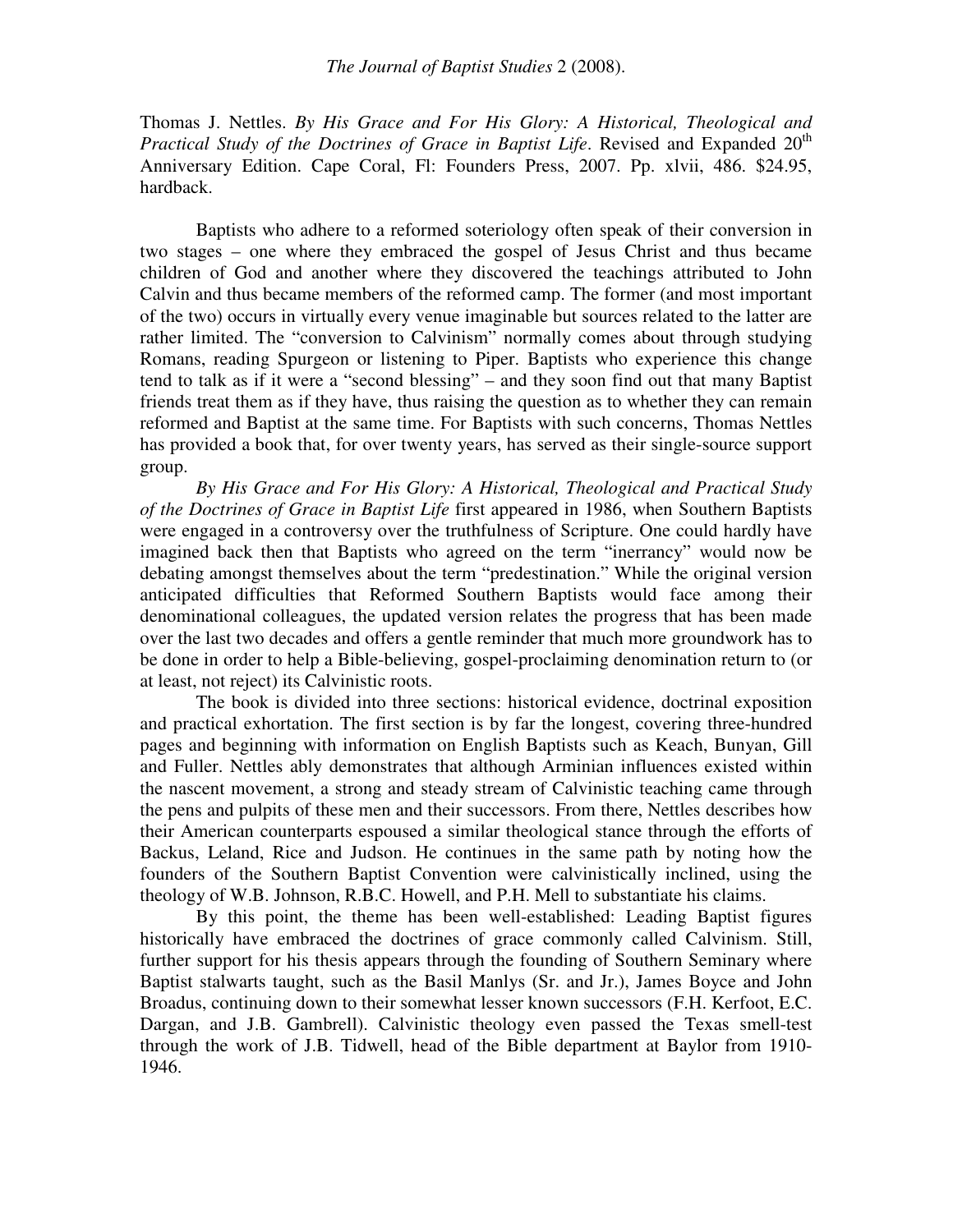If history had continued in this direction, then Nettles's book would have no *raison d'être.* Thus the book takes an ominous tone with the chapter entitled "The Road Not Taken." Dealing, as he does, with the early part of the twentieth century, Nettles examines the theological enigma of E.Y. Mullins, whose theological method brought not only a change of course for Calvinism in Baptist life but also raised new questions about the nature of Scripture and justification, to name just two. Consequently, Mullins began to reshape what many Baptists understood about God's elective purpose. Nettles observes, "Emphasis on human consciousness and experience so predominate in the totality of Mullins's theology that human decision and freedom eventually overshadow and crowd out effectual divine activity" (197–198). Although Nettles clarifies Mullins' theology a bit, adding that he still retained an emphasis on God's mercy and grace in salvation to the elect, it is clear that theological change was in the air. He further documents this change by detailing the evangelistic methodology of L. R. Scarborough, who served as chair of evangelism ("Chair of Fire") at Southwestern Seminary and produced "more books on evangelism and personal soul-winning than any other individual" in the Baptist movement (209–214).

The original version of *By His Grace and For His Glory* then moves to doctrinal exposition. This updated version, however, continues to elaborate the history of this theological transition by detailing contributions from such  $20<sup>th</sup>$  century figures such as W.O. Carver, W.T. Conner, Herschel Hobbs and Dale Moody. This inclusion serves as a helpful reminder of how quickly a denomination can abandon a position strongly held less than half a century before. Although Nettles does not assign sole responsibility to these men (he earlier cites other causes such as the rise of the Cooperative Program and indifference toward doctrine in Baptist literature) it is clear that their status in the Baptist community enabled them to effect change without causing concern among the Baptist faithful. Herschel Hobbs, for example, was the denominational statesman of his day who defended the doctrine of perseverance but refrained from advocating the removal of the person teaching it (Dale Moody). Interestingly, Hobbs assumed the sovereignty of God in *keeping* people saved without connecting it to the sovereignty of God in *getting* people saved. His understanding of the doctrines of grace thus mirrored the spirit of Baptists of his time rather than those of old: "I am more interested in what Jesus said and Paul wrote than what Boyce, Dagg, *et al* wrote" (237).

The updated version also contains a chapter detailing the steady resurgence of Calvinism in Baptist life from the late 1970s to the present. Entitled "Lead Me in a Level Path Because of My Foes," this chapter highlights perspectives from more familiar names including both advocates of Calvinism (e.g., Albert Mohler, Timothy George and Mark Dever) and its detractors (e.g., Adrian Rogers, Paige Patterson and Fisher Humphreys). It should be noted that the detractors considerably outnumber the advocates of Calvinism in Baptist life, but this is not an attempt by Nettles to demonize anyone. He is simply stating the factual nature of the difficulties Reformed Southern Baptists have faced in becoming part of the mainstream again. Furthermore, Nettles points out an interesting, yet complicating factor – moderate and conservative Baptists finally found something to agree upon: Calvinism should be opposed.

The remaining two sections of the book deal with doctrinal exposition and practical exhortation. Due to the limits of this review, it is impossible to fully examine each section. Suffice it to say, however, that these two sections could have made a good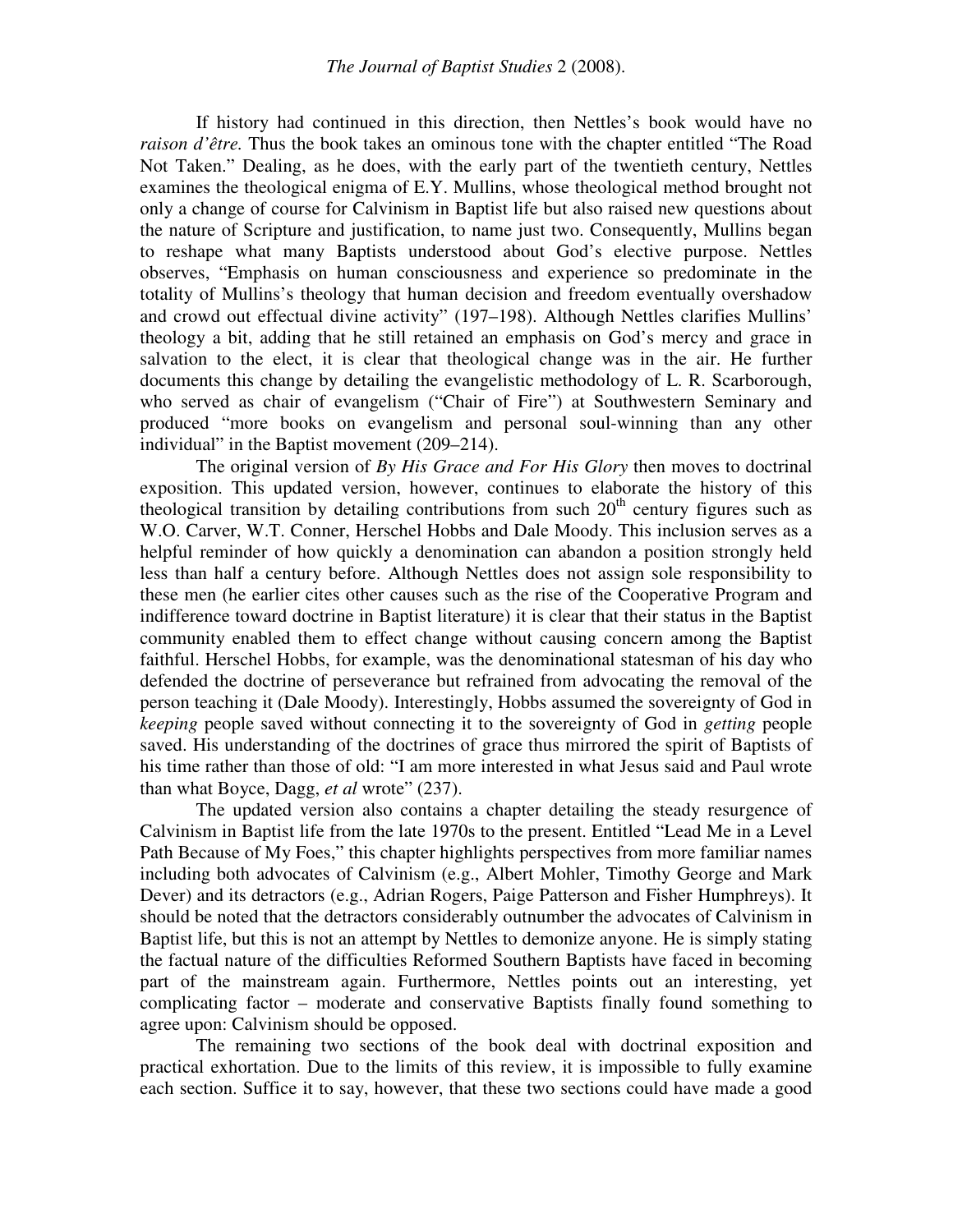book on their own merits but their inclusion here makes *By His Grace and For His Glory* all the better. Having read Nettles's overwhelmingly convincing argument that Calvinism has played a significant role in the theology of our Baptist forbears, one is helped by learning how to think through these issues for one's self. In four chapters he discusses the five points of Calvinism (combining depravity and effectual calling into one), thus providing a modern primer on our indebtedness to so great a salvation. Nettles then concludes with three chapters of practical exhortation on such important issues as the doctrine of assurance, liberty of conscience, and world missions. The importance of such an ending to this book cannot be overstated, since those who have suddenly found themselves in line with historic Baptist principles are reminded not to neglect historic biblical practices.

As mentioned earlier, Nettles's original edition helped to start a much needed discussion on the role of Calvinism in Baptist life. His revised version is significant in that he brings up to date the progress made and difficulties faced by those who are convinced that salvation is the work of God from beginning to end. People who have long admired the work of Mohler, George and Dever (and Tom Nettles, for that matter) will now know that they have found the modern equivalents of Manly, Boyce and Broadus. Moreover, the reader will be impressed by Nettles's ability to critique the conclusions of others without himself becoming overly critical. For example, though Nettles cites L. R. Scarborough as a transitional figure who contributed to the decline of Calvinism in Baptist life, he writes, "To call into question either the sincerity of the genuine Christian piety of Scarborough would be criminal, not to mention grossly erroneous" (214). Likewise, he notes that Frank Page's objections to Calvinism arise from "the utter sincerity and dead earnestness of the pastoral concern many had about the impact of the doctrines of grace" (272).

Since it is customary to include weaknesses of a given work, here are a few suggestions of what might have made this superior work somewhat better. Historically speaking, the book is a bit one-sided. One who is familiar with the arguments over Calvinism knows that Calvinists have often turned against one another in discussing issues like the extent of the atonement and the role of evangelism. Though Nettles deals with these concerns in the sections on Gill and Fuller, the difficulties seem to disappear shortly thereafter. Thus an opportunity is missed in discussing how Primitive Baptists in America opposed missions, ministerial education and denominational cooperation all in the name of Calvinism. Nettles, of course, is well aware of these issues, and one must keep in mind that his book cannot tell every possible story, but an uninformed reader might gain the false impression that if the SBC embraced Calvinism once more then all would be well.

Another shortcoming of the book is that it represents history as though it occurs from the top down. In other words, Nettles's focus on leading Baptists assumes that ordinary Baptists were aware of their writings and embraced their conclusions. To a degree, such is the case. As leading educators trained young pastors, the connection between the classroom and congregation was made (see his discussion of Dale Moody for further proof!). However, a significant amount of work remains to be done on the history of Calvinism in the SBC from the bottom up. Movement of this sort was mentioned by Nettles in his discussion of the Boyce Project, Founder's Ministries and 9Marks Ministries, but one would like more evidence of how the five points of Calvinism were